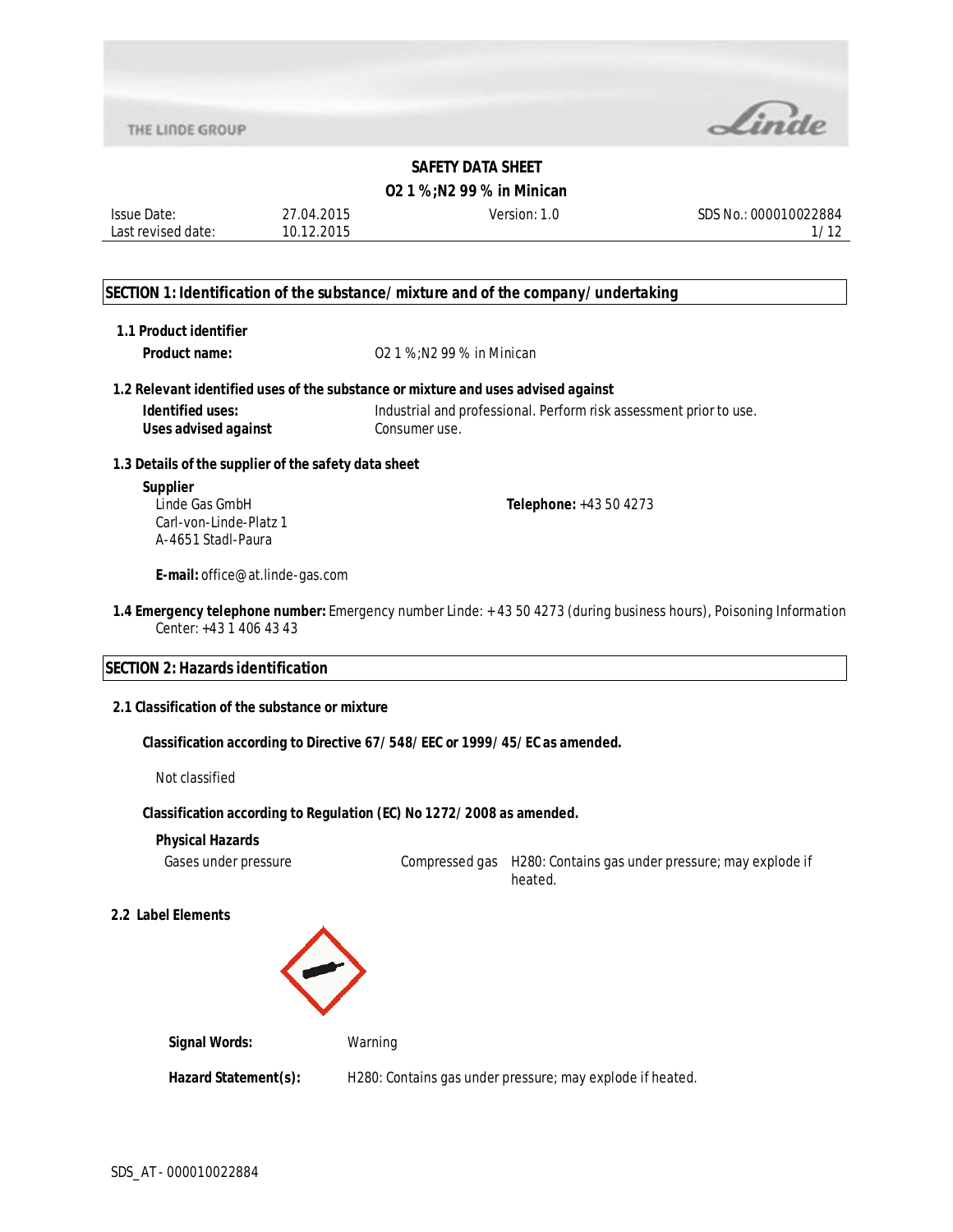

# **O2 1 %;N2 99 % in Minican**

| <b>Issue Date:</b><br>Last revised date: | 27.04.2015<br>10.12.2015 | Version: 1.0                                | SDS No.: 000010022884<br>2/12 |
|------------------------------------------|--------------------------|---------------------------------------------|-------------------------------|
| <b>Precautionary Statement</b>           |                          |                                             |                               |
| Prevention:                              | None.                    |                                             |                               |
| <b>Response:</b>                         | None.                    |                                             |                               |
| Storage:                                 |                          | P403: Store in a well-ventilated place.     |                               |
| Disposal:                                | None.                    |                                             |                               |
| Supplemental label information           |                          | EIGA-As: Asphyxiant in high concentrations. |                               |
| 2.3 Other hazards:                       | None.                    |                                             |                               |

### **SECTION 3: Composition/information on ingredients**

#### **3.2 Mixtures**

| <b>Chemical name</b> | Chemical<br>formula | <b>Concentration</b> | <b>CAS-No.</b> | EC No.    | <b>REACH Registration</b><br>No.                                                                      | <b>Notes</b> |
|----------------------|---------------------|----------------------|----------------|-----------|-------------------------------------------------------------------------------------------------------|--------------|
| Nitrogen             | N <sub>2</sub>      | 99%                  | 7727-37-9      | 231-783-9 | Listed in Annex IV/V<br>of Regulation (EC) No<br>1907/2006 (REACH),<br>exempted from<br>registration. |              |
| Oxygen               | 02                  | 1%                   | 7782-44-7      | 231-956-9 | Listed in Annex IV/V<br>of Regulation (EC) No<br>1907/2006 (REACH),<br>exempted from<br>registration. |              |

The concentrations of the components in the SDS header, product name on page one and in section 3.2 are in mol due to regulatory requirements. All concentrations are nominal.

# This substance has workplace exposure limit(s).

PBT: persistent, bioaccumulative and toxic substance.

vPvB: very persistent and very bioaccumulative substance.

#### **Classification**

| <b>Chemical name</b> | <b>Classification</b> |                                                | <b>Notes</b> |
|----------------------|-----------------------|------------------------------------------------|--------------|
| Nitrogen             | DSD:                  | none                                           |              |
|                      | CLP:                  | Press. Gas Compr. Gas; H280                    |              |
| Oxygen               | DSD:                  | $O:$ R <sub>8</sub>                            |              |
|                      | CLP:                  | Oxid. Gas 1; H270, Press. Gas Compr. Gas; H280 |              |

DSD: Directive 67/548/EEC.

CLP: Regulation No. 1272/2008.

The full text for all R-phrases and H-statements is displayed in section 16.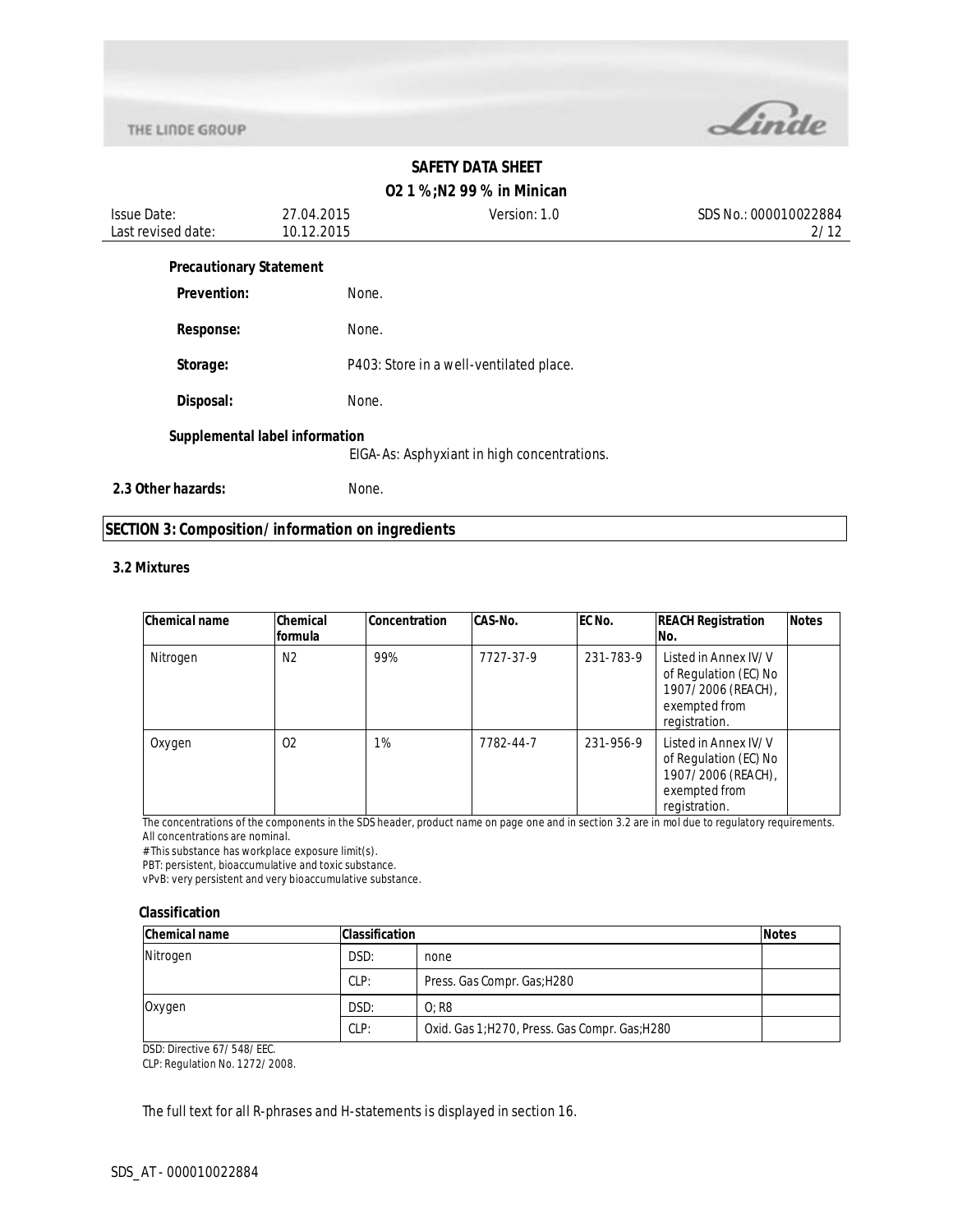

| <b>Issue Date:</b>                                                         | 27.04.2015           | Version: 1.0                                                                                                                                                                                                                                                                                                                          | SDS No.: 000010022884 |  |
|----------------------------------------------------------------------------|----------------------|---------------------------------------------------------------------------------------------------------------------------------------------------------------------------------------------------------------------------------------------------------------------------------------------------------------------------------------|-----------------------|--|
| Last revised date:                                                         | 10.12.2015           |                                                                                                                                                                                                                                                                                                                                       | 3/12                  |  |
| <b>SECTION 4: First aid measures</b>                                       |                      |                                                                                                                                                                                                                                                                                                                                       |                       |  |
| General:                                                                   |                      | In high concentrations may cause asphyxiation. Symptoms may include loss of<br>mobility/consciousness. Victim may not be aware of asphyxiation. Remove victim<br>to uncontaminated area wearing self contained breathing apparatus. Keep victim<br>warm and rested. Call a doctor. Apply artificial respiration if breathing stopped. |                       |  |
| 4.1 Description of first aid measures                                      |                      |                                                                                                                                                                                                                                                                                                                                       |                       |  |
| Inhalation:                                                                |                      | In high concentrations may cause asphyxiation. Symptoms may include loss of<br>mobility/consciousness. Victim may not be aware of asphyxiation. Remove victim<br>to uncontaminated area wearing self contained breathing apparatus. Keep victim<br>warm and rested. Call a doctor. Apply artificial respiration if breathing stopped. |                       |  |
| Eye contact:                                                               |                      | Adverse effects not expected from this product.                                                                                                                                                                                                                                                                                       |                       |  |
| <b>Skin Contact:</b>                                                       |                      | Adverse effects not expected from this product.                                                                                                                                                                                                                                                                                       |                       |  |
| Ingestion:                                                                 |                      | Ingestion is not considered a potential route of exposure.                                                                                                                                                                                                                                                                            |                       |  |
| 4.2 Most important symptoms and<br>effects, both acute and<br>delayed:     |                      | Respiratory arrest.                                                                                                                                                                                                                                                                                                                   |                       |  |
|                                                                            |                      | 4.3 Indication of any immediate medical attention and special treatment needed                                                                                                                                                                                                                                                        |                       |  |
| Hazards:                                                                   | None.                |                                                                                                                                                                                                                                                                                                                                       |                       |  |
| Treatment:                                                                 | None.                |                                                                                                                                                                                                                                                                                                                                       |                       |  |
| <b>SECTION 5: Firefighting measures</b>                                    |                      |                                                                                                                                                                                                                                                                                                                                       |                       |  |
| <b>General Fire Hazards:</b>                                               |                      | Heat may cause the containers to explode.                                                                                                                                                                                                                                                                                             |                       |  |
| 5.1 Extinguishing media<br>Suitable extinguishing media:                   | extinguishing agent. | Material will not burn. In case of fire in the surroundings: use appropriate                                                                                                                                                                                                                                                          |                       |  |
| Unsuitable extinguishing<br>media:                                         | None.                |                                                                                                                                                                                                                                                                                                                                       |                       |  |
| 5.2 Special hazards arising from the<br>substance or mixture:              | None.                |                                                                                                                                                                                                                                                                                                                                       |                       |  |
| <b>Hazardous Combustion Products:</b>                                      | None.                |                                                                                                                                                                                                                                                                                                                                       |                       |  |
| 5.3 Advice for firefighters<br><b>Special fire fighting</b><br>procedures: |                      | In case of fire: Stop leak if safe to do so. Continue water spray from protected<br>position until container stays cool. Use extinguishants to contain the fire. Isolate<br>the source of the fire or let it burn out.                                                                                                                |                       |  |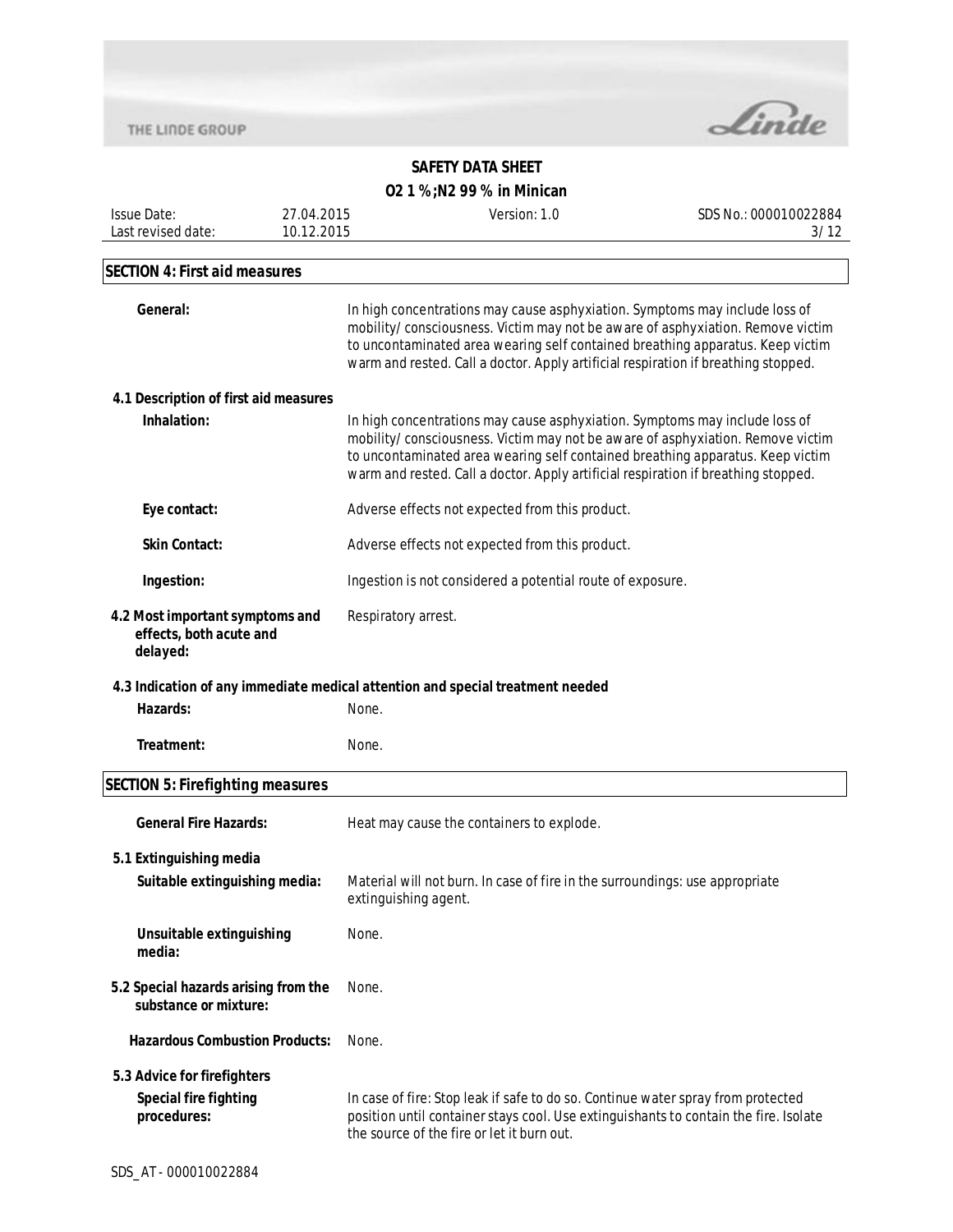THE LINDE GROUP



# **SAFETY DATA SHEET**

| <b>Issue Date:</b><br>Last revised date:                                       | 27.04.2015<br>10.12.2015 | Version: 1.0                                                                                                                                                                                                                                                                                                                                                                                                                                                                                                                                                                                                                      | SDS No.: 000010022884<br>4/12 |  |
|--------------------------------------------------------------------------------|--------------------------|-----------------------------------------------------------------------------------------------------------------------------------------------------------------------------------------------------------------------------------------------------------------------------------------------------------------------------------------------------------------------------------------------------------------------------------------------------------------------------------------------------------------------------------------------------------------------------------------------------------------------------------|-------------------------------|--|
| Special protective equipment<br>for fire-fighters:                             |                          | Firefighters must use standard protective equipment including flame retardant<br>coat, helmet with face shield, gloves, rubber boots, and in enclosed spaces, SCBA.<br>Guideline: EN 469 Protective clothing for firefighters. Performance requirements<br>for protective clothing for firefighting. EN 15090 Footwear for firefighters. EN 659<br>Protective gloves for firefighters. EN 443 Helmets for fire fighting in buildings and<br>other structures. EN 137 Respiratory protective devices - Self-contained open-<br>circuit compressed air breathing apparatus with full face mask - Requirements,<br>testing, marking. |                               |  |
| <b>SECTION 6: Accidental release measures</b>                                  |                          |                                                                                                                                                                                                                                                                                                                                                                                                                                                                                                                                                                                                                                   |                               |  |
| 6.1 Personal precautions,<br>protective equipment and<br>emergency procedures: |                          | Evacuate area. Provide adequate ventilation. Prevent from entering sewers,<br>basements and workpits, or any place where its accumulation can be dangerous.<br>Wear self-contained breathing apparatus when entering area unless atmosphere<br>is proved to be safe. Guideline EN 137 Respiratory protective devices - Self-<br>contained open-circuit compressed air breathing apparatus with full face mask -<br>Requirements, testing, marking.                                                                                                                                                                                |                               |  |
| 6.2 Environmental Precautions:                                                 |                          | Prevent further leakage or spillage if safe to do so.                                                                                                                                                                                                                                                                                                                                                                                                                                                                                                                                                                             |                               |  |
| 6.3 Methods and material for<br>containment and cleaning up:                   |                          | Provide adequate ventilation.                                                                                                                                                                                                                                                                                                                                                                                                                                                                                                                                                                                                     |                               |  |
| 6.4 Reference to other sections:                                               |                          | Refer to sections 8 and 13.                                                                                                                                                                                                                                                                                                                                                                                                                                                                                                                                                                                                       |                               |  |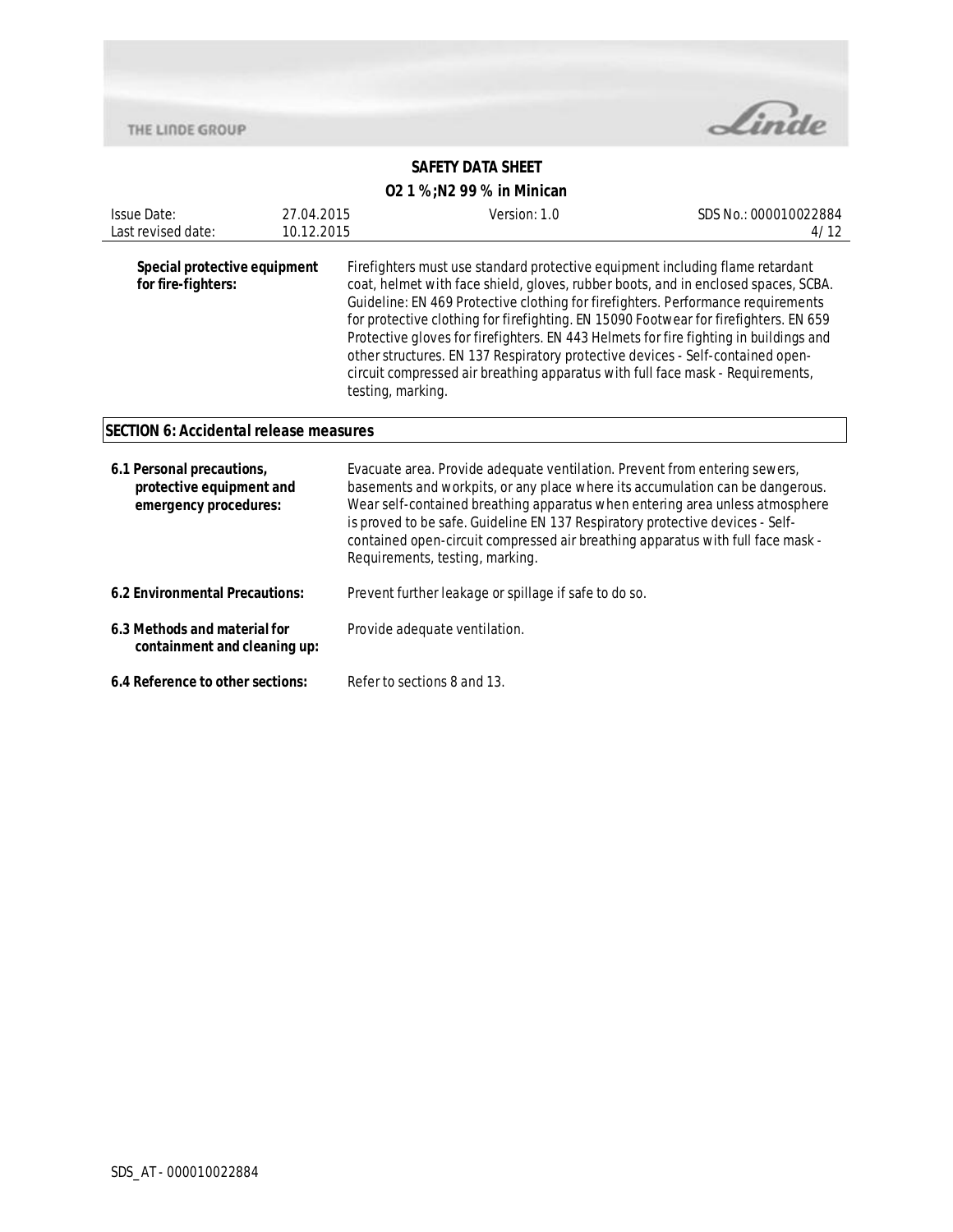THE LINDE GROUP



# **SAFETY DATA SHEET**

## **O2 1 %;N2 99 % in Minican**

| <b>Issue Date:</b> | 27.04.2015 | Version: 1.0 | SDS No.: 000010022884 |
|--------------------|------------|--------------|-----------------------|
| Last revised date: | 10.12.2015 |              | 5/12                  |
|                    |            |              |                       |

# **SECTION 7: Handling and storage:**

| 7.1 Precautions for safe handling:                                   | Only experienced and properly instructed persons should handle gases under<br>pressure. Use only properly specified equipment which is suitable for this product,<br>its supply pressure and temperature. Refer to supplier's handling instructions. The<br>substance must be handled in accordance with good industrial hygiene and safety<br>procedures. Protect containers from physical damage; do not drag, roll, slide or<br>drop. Do not remove or deface labels provided by the supplier for the<br>identification of the container contents. When moving containers, even for short<br>distances, use appropriate equipment eg. trolley, hand truck, fork truck etc.<br>Secure cylinders in an upright position at all times, close all valves when not in<br>use. Provide adequate ventilation. Suck back of water into the container must be<br>prevented. Do not allow backfeed into the container. Avoid suckback of water,                                                                                                                                                                                                                                                                                                                        |
|----------------------------------------------------------------------|-----------------------------------------------------------------------------------------------------------------------------------------------------------------------------------------------------------------------------------------------------------------------------------------------------------------------------------------------------------------------------------------------------------------------------------------------------------------------------------------------------------------------------------------------------------------------------------------------------------------------------------------------------------------------------------------------------------------------------------------------------------------------------------------------------------------------------------------------------------------------------------------------------------------------------------------------------------------------------------------------------------------------------------------------------------------------------------------------------------------------------------------------------------------------------------------------------------------------------------------------------------------|
|                                                                      | acid and alkalis. Keep container below 50°C in a well ventilated place. Observe all<br>regulations and local requirements regarding storage of containers. When using<br>do not eat, drink or smoke. Store in accordance with<br>local/regional/national/international regulations. Never use direct flame or<br>electrical heating devices to raise the pressure of a container. Leave valve<br>protection caps in place until the container has been secured against either a wall<br>or bench or placed in a container stand and is ready for use. Damaged valves<br>should be reported immediately to the supplier Close container valve after each<br>use and when empty, even if still connected to equipment. Never attempt to<br>repair or modify container valves or safety relief devices. Replace valve outlet<br>caps or plugs and container caps where supplied as soon as container is<br>disconnected from equipment. Keep container valve outlets clean and free from<br>contaminates particularly oil and water. If user experiences any difficulty<br>operating container valve discontinue use and contact supplier. Never attempt to<br>transfer gases from one container to another. Container valve guards or caps<br>should be in place. |
| 7.2 Conditions for safe storage,<br>including any incompatibilities: | Containers should not be stored in conditions likely to encourage corrosion. Stored<br>containers should be periodically checked for general conditions and leakage.<br>Container valve guards or caps should be in place. Store containers in location free<br>from fire risk and away from sources of heat and ignition. Keep away from<br>combustible material.                                                                                                                                                                                                                                                                                                                                                                                                                                                                                                                                                                                                                                                                                                                                                                                                                                                                                              |
| 7.3 Specific end use(s):                                             | None.                                                                                                                                                                                                                                                                                                                                                                                                                                                                                                                                                                                                                                                                                                                                                                                                                                                                                                                                                                                                                                                                                                                                                                                                                                                           |
| SECTION 8: Exposure controls/personal protection                     |                                                                                                                                                                                                                                                                                                                                                                                                                                                                                                                                                                                                                                                                                                                                                                                                                                                                                                                                                                                                                                                                                                                                                                                                                                                                 |

#### **8.1 Control Parameters**

**Occupational Exposure Limits**

None of the components have assigned exposure limits.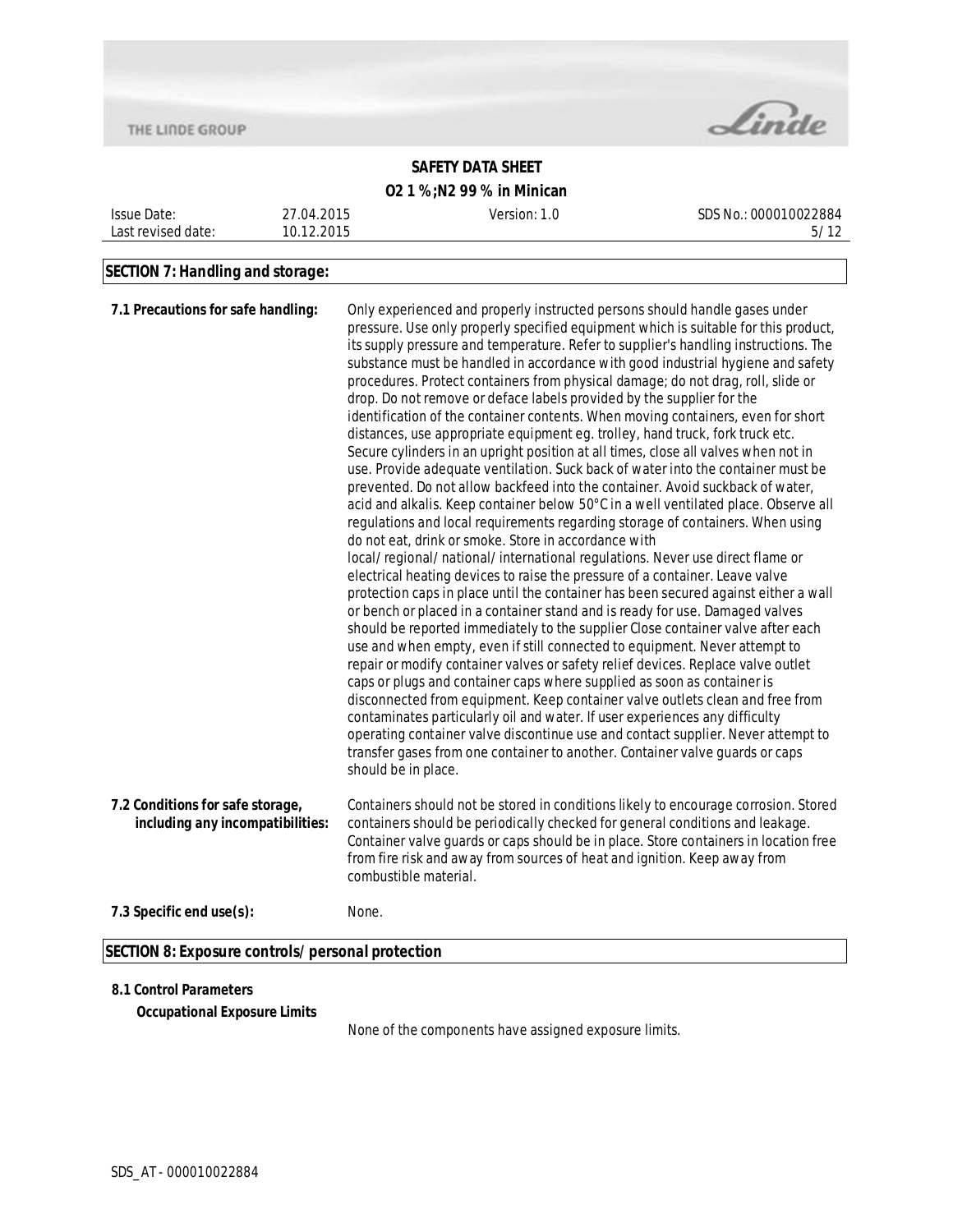

#### **SAFETY DATA SHEET O2 1 %;N2 99 % in Minican**

| <b>02 1 %;N2 99 % in Minican</b> |  |
|----------------------------------|--|
|----------------------------------|--|

| <b>Issue Date:</b>                                | 27.04.2015 | Version: 1.0                                                                                                                                                                                                                                                                                                                                                                                                                                                                                                                     | SDS No.: 000010022884 |
|---------------------------------------------------|------------|----------------------------------------------------------------------------------------------------------------------------------------------------------------------------------------------------------------------------------------------------------------------------------------------------------------------------------------------------------------------------------------------------------------------------------------------------------------------------------------------------------------------------------|-----------------------|
| Last revised date:                                | 10.12.2015 |                                                                                                                                                                                                                                                                                                                                                                                                                                                                                                                                  | 6/12                  |
| 8.2 Exposure controls                             |            |                                                                                                                                                                                                                                                                                                                                                                                                                                                                                                                                  |                       |
| Appropriate engineering<br>controls:              |            | Consider a work permit system e.g. for maintenance activities. Ensure adequate<br>air ventilation. Provide adequate ventilation, including appropriate local<br>extraction, to ensure that the defined occupational exposure limit is not<br>exceeded. Oxygen detectors should be used when asphyxiating gases may be<br>released. Systems under pressure should be regularly checked for leakages.<br>Preferably use permanent leak tight connections (eg. welded pipes). Do not eat,<br>drink or smoke when using the product. |                       |
|                                                   |            | Individual protection measures, such as personal protective equipment                                                                                                                                                                                                                                                                                                                                                                                                                                                            |                       |
| <b>General information:</b>                       |            | A risk assessment should be conducted and documented in each work area to<br>assess the risks related to the use of the product and to select the PPE that<br>matches the relevant risk. The following recommendations should be considered.<br>Keep self contained breathing apparatus readily available for emergency use.<br>Personal protective equipment for the body should be selected based on the task<br>being performed and the risks involved.                                                                       |                       |
| Eye/face protection:                              |            | Wear eye protection to EN 166 when using gases.<br>Guideline: EN 166 Personal Eye Protection.                                                                                                                                                                                                                                                                                                                                                                                                                                    |                       |
| <b>Skin protection</b><br><b>Hand Protection:</b> |            | Wear working gloves while handling containers<br>Guideline: EN 388 Protective gloves against mechanical risks.                                                                                                                                                                                                                                                                                                                                                                                                                   |                       |
| <b>Body protection:</b>                           |            | No special precautions.                                                                                                                                                                                                                                                                                                                                                                                                                                                                                                          |                       |
| Other:                                            |            | Wear safety shoes while handling containers<br>Guideline: ISO 20345 Personal protective equipment - Safety footwear.                                                                                                                                                                                                                                                                                                                                                                                                             |                       |
| <b>Respiratory Protection:</b>                    |            | Not required.                                                                                                                                                                                                                                                                                                                                                                                                                                                                                                                    |                       |
| <b>Thermal hazards:</b>                           |            | No precautionary measures are necessary.                                                                                                                                                                                                                                                                                                                                                                                                                                                                                         |                       |
| Hygiene measures:                                 |            | Specific risk management measures are not required beyond good industrial<br>hygiene and safety procedures. Do not eat, drink or smoke when using the<br>product.                                                                                                                                                                                                                                                                                                                                                                |                       |
| <b>Environmental exposure</b><br>controls:        |            | For waste disposal, see section 13 of the SDS.                                                                                                                                                                                                                                                                                                                                                                                                                                                                                   |                       |

## **SECTION 9: Physical and chemical properties**

#### **9.1 Information on basic physical and chemical properties**

| Appearance             |                            |
|------------------------|----------------------------|
| <b>Physical state:</b> | Gas                        |
| Form:                  | Compressed gas             |
| Color:                 | N <sub>2</sub> : Colorless |
|                        | O <sub>2</sub> : Colorless |

SDS\_AT - 000010022884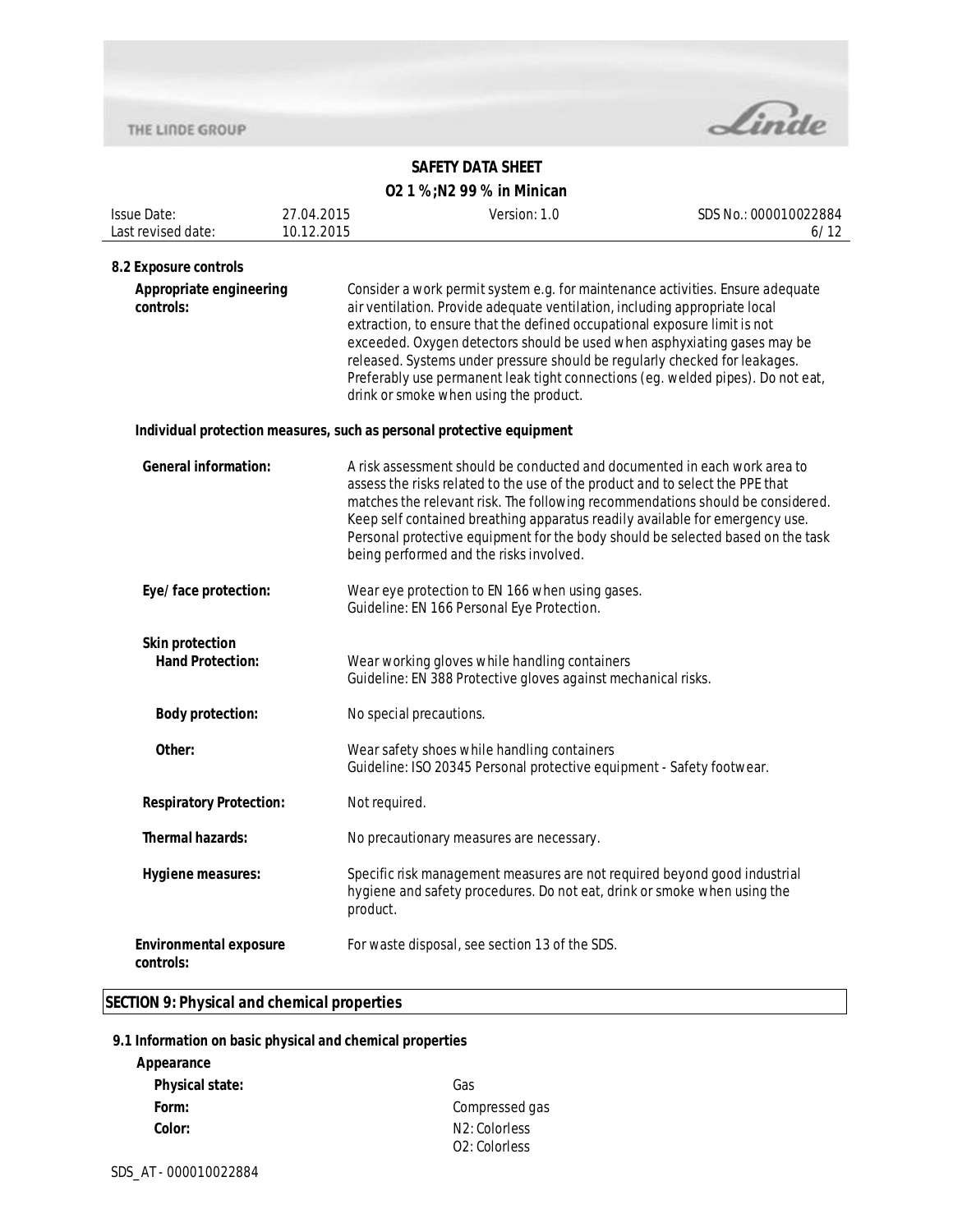

### **SAFETY DATA SHEET O2 1 %;N2 99 % in Minican**

| <b>Issue Date:</b><br>Last revised date: | 27.04.2015<br>10.12.2015                 | Version: 1.0                              | SDS No.: 000010022884<br>7/12                                  |  |
|------------------------------------------|------------------------------------------|-------------------------------------------|----------------------------------------------------------------|--|
| Odor:                                    |                                          | N2: Odorless gas<br>02: Odorless          |                                                                |  |
| <b>Odor Threshold:</b>                   |                                          | exposure.                                 | Odor threshold is subjective and is inadequate to warn of over |  |
| pH:                                      |                                          | not applicable.                           |                                                                |  |
| <b>Melting Point:</b>                    |                                          | No data available.                        |                                                                |  |
| <b>Boiling Point:</b>                    |                                          | No data available.                        |                                                                |  |
| <b>Sublimation Point:</b>                |                                          | not applicable.                           |                                                                |  |
| Critical Temp. (°C):                     |                                          | No data available.                        |                                                                |  |
| <b>Flash Point:</b>                      |                                          | Not applicable to gases and gas mixtures. |                                                                |  |
| <b>Evaporation Rate:</b>                 |                                          | Not applicable to gases and gas mixtures. |                                                                |  |
| Flammability (solid, gas):               |                                          | This product is not flammable.            |                                                                |  |
|                                          | Flammability Limit - Upper (%):          | not applicable.                           |                                                                |  |
|                                          | Flammability Limit - Lower (%):          | not applicable.                           |                                                                |  |
| Vapor pressure:                          |                                          | No reliable data available.               |                                                                |  |
| Vapor density (air=1):                   |                                          | 0,99 (calculated) $(15 °C)$               |                                                                |  |
| Relative density:                        |                                          | No data available.                        |                                                                |  |
| Solubility(ies)                          |                                          |                                           |                                                                |  |
| <b>Solubility in Water:</b>              |                                          | No data available.                        |                                                                |  |
|                                          | Partition coefficient (n-octanol/water): | Not known.                                |                                                                |  |
| <b>Autoignition Temperature:</b>         |                                          | not applicable.                           |                                                                |  |
|                                          | <b>Decomposition Temperature:</b>        | Not known.                                |                                                                |  |
| <b>Viscosity</b>                         |                                          |                                           |                                                                |  |
| Kinematic viscosity:                     |                                          | No data available.                        |                                                                |  |
| Dynamic viscosity:                       |                                          | No data available.                        |                                                                |  |
| <b>Explosive properties:</b>             |                                          | Not applicable.                           |                                                                |  |
| <b>Oxidizing properties:</b>             |                                          | not applicable.                           |                                                                |  |
| 9.2 Other information:                   |                                          | None.                                     |                                                                |  |

# **SECTION 10: Stability and reactivity**

| No reactivity hazard other than the effects described in sub-section below. |
|-----------------------------------------------------------------------------|
| Stable under normal conditions.                                             |
| None.                                                                       |
| None.                                                                       |
| No reaction with any common materials in dry or wet conditions.             |
|                                                                             |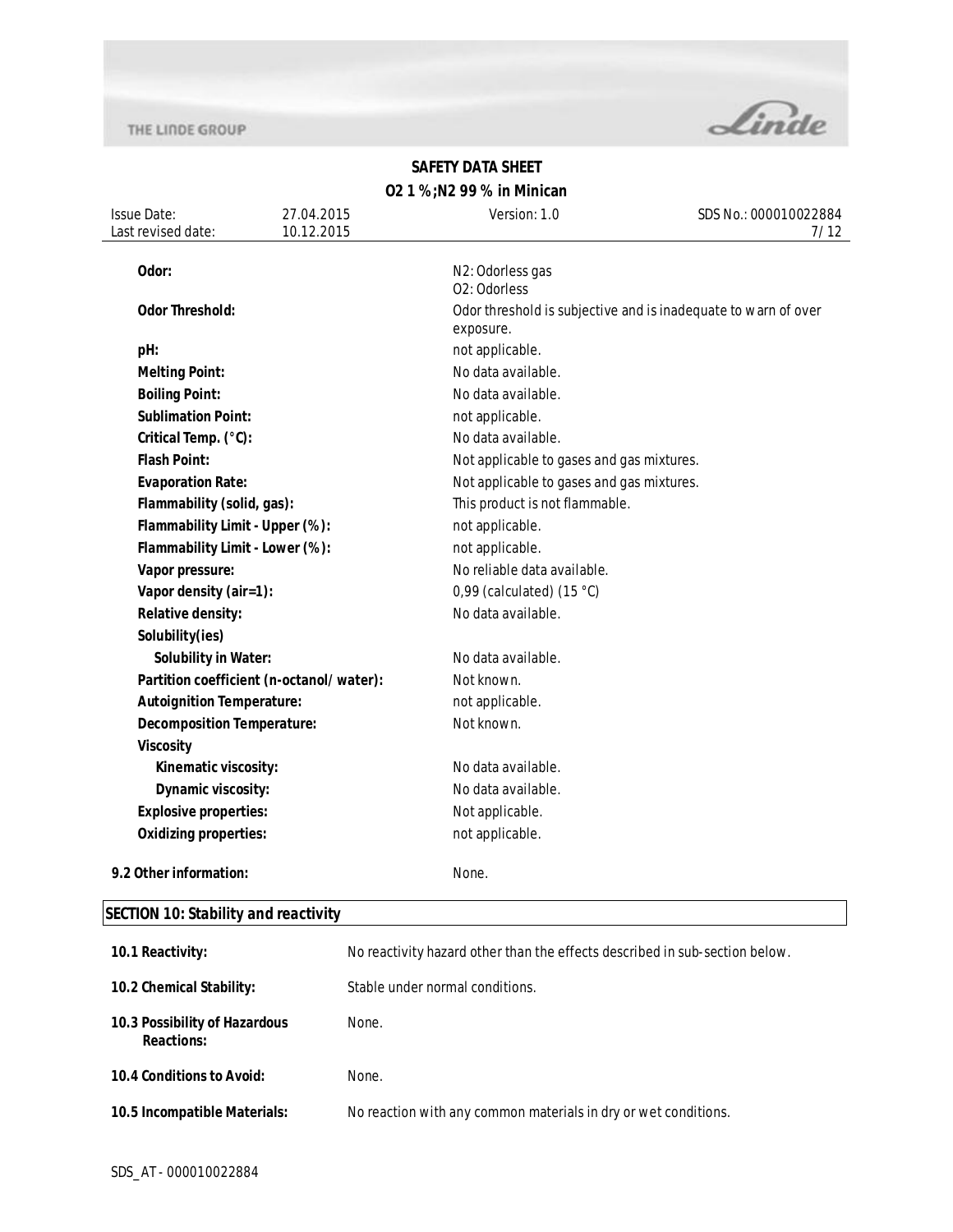

| <b>Issue Date:</b><br>Last revised date:                           | 27.04.2015<br>10.12.2015 | Version: 1.0                                                                                            | SDS No.: 000010022884<br>8/12 |
|--------------------------------------------------------------------|--------------------------|---------------------------------------------------------------------------------------------------------|-------------------------------|
| 10.6 Hazardous Decomposition<br>Products:                          |                          | Under normal conditions of storage and use, hazardous decomposition products<br>should not be produced. |                               |
| <b>SECTION 11: Toxicological information</b>                       |                          |                                                                                                         |                               |
| <b>General information:</b>                                        |                          | None.                                                                                                   |                               |
| 11.1 Information on toxicological effects                          |                          |                                                                                                         |                               |
| <b>Acute toxicity - Oral</b><br>Product                            |                          | Based on available data, the classification criteria are not met.                                       |                               |
| <b>Acute toxicity - Dermal</b><br>Product                          |                          | Based on available data, the classification criteria are not met.                                       |                               |
| <b>Acute toxicity - Inhalation</b><br><b>Product</b>               |                          | Not classified for acute toxicity based on available data.                                              |                               |
| <b>Skin Corrosion/Irritation</b><br><b>Product</b>                 |                          | Based on available data, the classification criteria are not met.                                       |                               |
| Serious Eye Damage/Eye Irritation<br><b>Product</b>                |                          | Based on available data, the classification criteria are not met.                                       |                               |
| <b>Respiratory or Skin Sensitization</b><br>Product                |                          | Based on available data, the classification criteria are not met.                                       |                               |
| <b>Germ Cell Mutagenicity</b><br><b>Product</b>                    |                          | Based on available data, the classification criteria are not met.                                       |                               |
| Carcinogenicity<br>Product                                         |                          | Based on available data, the classification criteria are not met.                                       |                               |
| <b>Reproductive toxicity</b><br><b>Product</b>                     |                          | Based on available data, the classification criteria are not met.                                       |                               |
| Specific Target Organ Toxicity - Single Exposure<br><b>Product</b> |                          | Based on available data, the classification criteria are not met.                                       |                               |
| Specific Target Organ Toxicity - Repeated Exposure<br>Product      |                          | Based on available data, the classification criteria are not met.                                       |                               |
| <b>Aspiration Hazard</b><br>Product                                |                          | Not applicable to gases and gas mixtures                                                                |                               |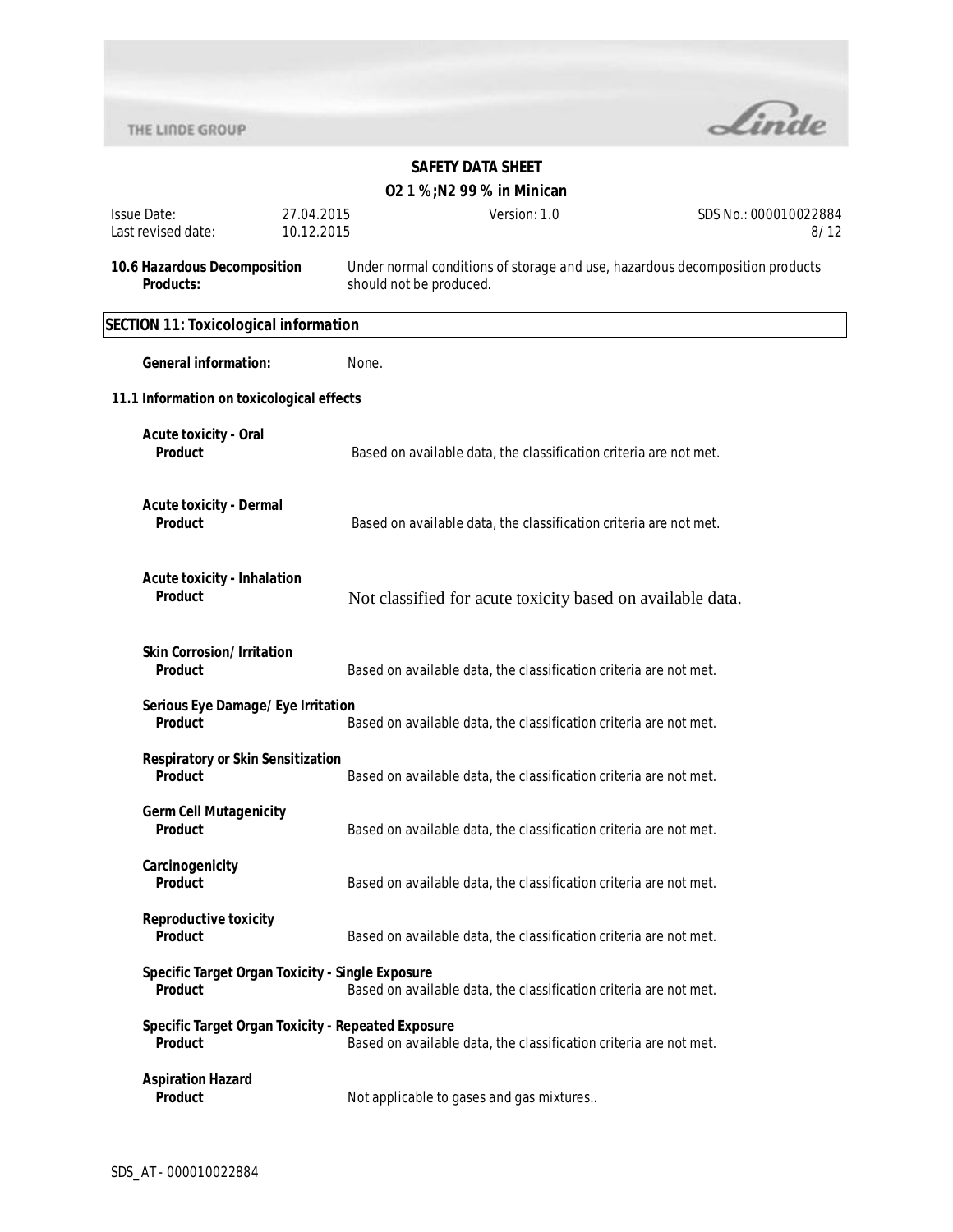

# **O2 1 %;N2 99 % in Minican**

Issue Date: Last revised date: 27.04.2015 10.12.2015

Version: 1.0 SDS No.: 000010022884 9/12

#### **SECTION 12: Ecological information**

#### **12.1 Toxicity**

| <b>Acute toxicity</b><br><b>Product</b>                      | No ecological damage caused by this product.                                                                        |
|--------------------------------------------------------------|---------------------------------------------------------------------------------------------------------------------|
| 12.2 Persistence and Degradability<br>Product                | Not applicable to gases and gas mixtures                                                                            |
| 12.3 Bioaccumulative Potential<br><b>Product</b>             | The product is expected to biodegrade and is not expected to persist for long<br>periods in an aquatic environment. |
| 12.4 Mobility in Soil<br><b>Product</b>                      | Because of its high volatility, the product is unlikely to cause ground or water<br>pollution.                      |
| 12.5 Results of PBT and vPvB<br>assessment<br><b>Product</b> | Not classified as PBT or vPvB.                                                                                      |
| 12.6 Other Adverse Effects:                                  | No ecological damage caused by this product.                                                                        |

# **SECTION 13: Disposal considerations**

#### **13.1 Waste treatment methods**

| <b>General information:</b>               | Do not discharge into any place where its accumulation could be dangerous. Vent<br>to atmosphere in a well ventilated place.                                                                                                                                                              |  |
|-------------------------------------------|-------------------------------------------------------------------------------------------------------------------------------------------------------------------------------------------------------------------------------------------------------------------------------------------|--|
| Disposal methods:                         | Refer to the EIGA code of practice (Doc.30 "Disposal of Gases", downloadable at<br>http://www.eiga.org) for more guidance on suitable disposal methods. Dispose<br>of container via supplier only. Discharge, treatment, or disposal may be subject to<br>national, state, or local laws. |  |
| <b>European Waste Codes</b><br>Container: | Gases in pressure containers other than those mentioned in 1605<br>16 05 05:<br>04.                                                                                                                                                                                                       |  |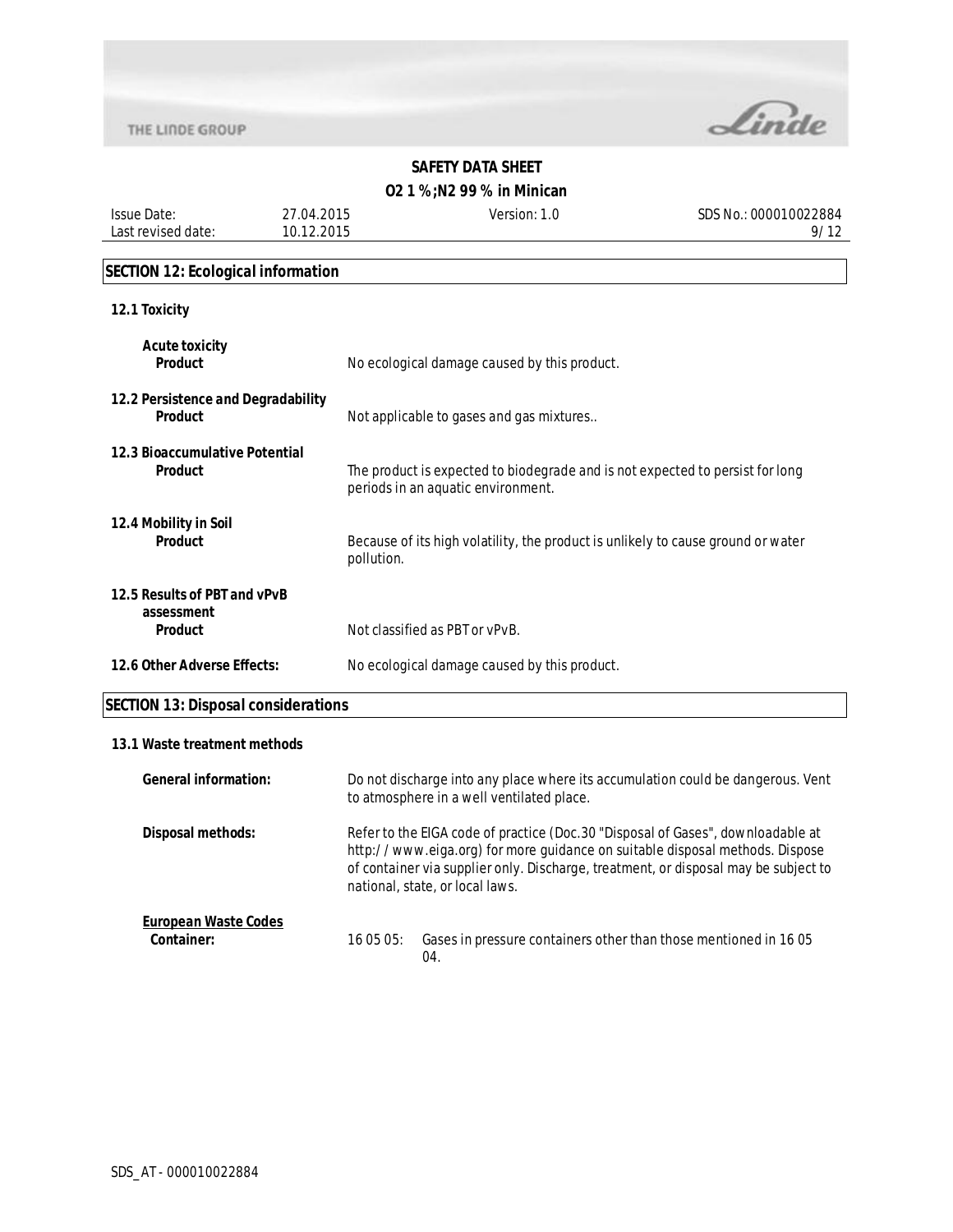

### **O2 1 %;N2 99 % in Minican**

Issue Date: Last revised date: 27.04.2015 10.12.2015

Version: 1.0 SDS No.: 000010022884 10/12

### **SECTION 14: Transport information**

| adr                                                               |                                   |
|-------------------------------------------------------------------|-----------------------------------|
| 14.1 UN Number:<br>14.2 UN Proper Shipping Name:                  | <b>UN 1950</b><br><b>AEROSOLS</b> |
| 14.3 Transport Hazard Class(es)                                   |                                   |
| Class:                                                            | 2                                 |
| $Label(s)$ :                                                      | 2.2                               |
| Hazard No. (ADR):<br>Tunnel restriction code:                     | ÷<br>(E)                          |
| 14.4 Packing Group:                                               |                                   |
| 14.5 Environmental hazards:<br>14.6 Special precautions for user: | not applicable                    |
| <b>RID</b>                                                        |                                   |
| 14.1 UN Number:                                                   | <b>UN 1950</b>                    |
| 14.2 UN Proper Shipping Name<br>14.3 Transport Hazard Class(es)   | <b>AEROSOLS</b>                   |
| Class:                                                            | 2                                 |
| $Label(s)$ :                                                      | 2.2                               |
| 14.4 Packing Group:<br>14.5 Environmental hazards:                |                                   |
| 14.6 Special precautions for user:                                | not applicable                    |
|                                                                   |                                   |
| <b>IMDG</b>                                                       |                                   |
| 14.1 UN Number:                                                   | <b>UN 1950</b>                    |
| 14.2 UN Proper Shipping Name:<br>14.3 Transport Hazard Class(es)  | <b>AEROSOLS</b>                   |
| Class:                                                            | 2.2                               |
| $Label(s)$ :                                                      | 2.2                               |
| EmS No.:                                                          | $F-D, S-U$                        |
| 14.3 Packing Group:                                               |                                   |
| 14.5 Environmental hazards:                                       | not applicable                    |
| 14.6 Special precautions for user:                                |                                   |
| <b>IATA</b>                                                       |                                   |
| 14.1 UN Number:                                                   | <b>UN 1950</b>                    |
| 14.2 Proper Shipping Name:                                        | Aerosols, non-flammable           |
| 14.3 Transport Hazard Class(es):                                  |                                   |
| Class:<br>$Label(s)$ :                                            | 2.2<br>2.2                        |
|                                                                   |                                   |
| 14.4 Packing Group:<br>14.5 Environmental hazards:                | not applicable                    |
| 14.6 Special precautions for user:                                |                                   |
| Other information                                                 |                                   |
| Passenger and cargo aircraft:                                     | Allowed.                          |
| Cargo aircraft only:                                              | Allowed.                          |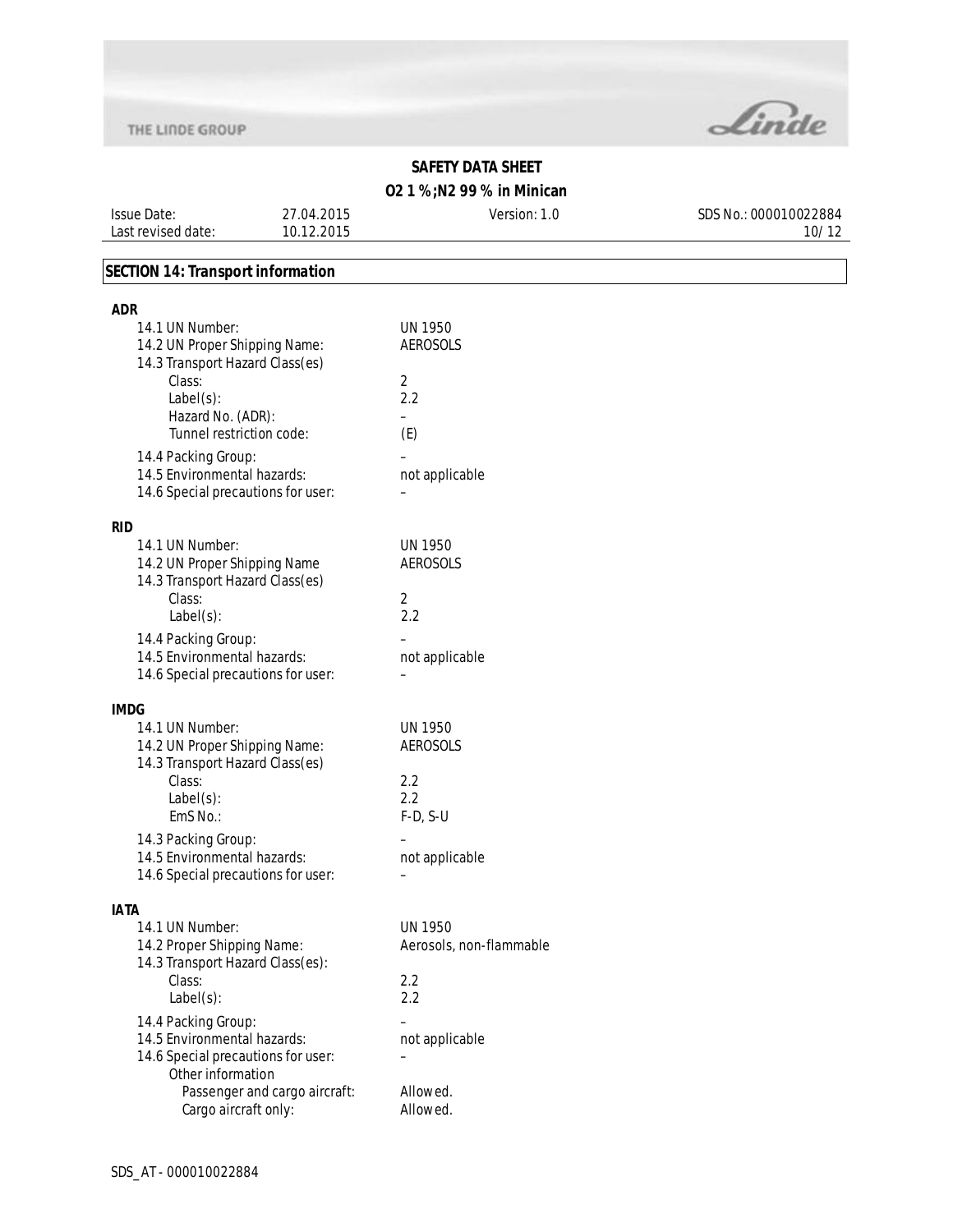

### **O2 1 %;N2 99 % in Minican**

| Issue Date:                                                                                  | 27.04.2015 | Version: 1.0                                                                                                   | SDS No.: 000010022884 |
|----------------------------------------------------------------------------------------------|------------|----------------------------------------------------------------------------------------------------------------|-----------------------|
| Last revised date:                                                                           | 10.12.2015 |                                                                                                                | 11/12                 |
| 14.7 Transport in bulk according to Annex II of MARPOL73/78 and the IBC Code: not applicable |            |                                                                                                                |                       |
|                                                                                              |            | A contribution of a contract of a late of the contract of the contract of the contract of Contract Contract Co |                       |

| Additional identification: | Avoid transport on vehicles where the load space is not separated from    |
|----------------------------|---------------------------------------------------------------------------|
|                            | the driver's compartment. Ensure vehicle driver is aware of the potential |
|                            | hazards of the load and knows what to do in the event of an accident or   |
|                            | an emergency. Before transporting product containers ensure that they     |
|                            | are firmly secured. Ensure that the container valve is closed and not     |
|                            | leaking. Container valve quards or caps should be in place. Ensure        |
|                            | adequate air ventilation.                                                 |
|                            |                                                                           |

#### **SECTION 15: Regulatory information**

#### **15.1 Safety, health and environmental regulations/legislation specific for the substance or mixture:**

#### **EU Regulations**

**Directive 96/82/EC (Seveso II): on the control of major accident hazards involving dangerous substances:** 

| <b>Chemical name</b> | CAS-No.   | Concentration |
|----------------------|-----------|---------------|
| Oxygen               | 7782-44-7 | 1.0 - 10%     |
|                      |           |               |

**Directive 98/24/EC on the protection of workers from the risks related to chemical agents at work:** 

| Chemical name | CAS-No.   | Concentration |
|---------------|-----------|---------------|
| Oxygen        | 7782-44-7 | 1.0 - 10%     |

#### **National Regulations**

Council Directive 89/391/EEC on the introduction of measures to encourage improvements in the safety and health of workers at work Directive 89/686/EEC on personal protective equipment Only products that comply with the food regulations (EC) No. 1333/2008 and (EU) No. 231/2012 and are labelled as such may be used as food additives.

This Safety Data Sheet has been produced to comply with Regulation (EU) 453/2010.

**15.2 Chemical safety assessment:** No Chemical Safety Assessment has been carried out.

#### **SECTION 16: Other information**

**Revision Information:** Not relevant.